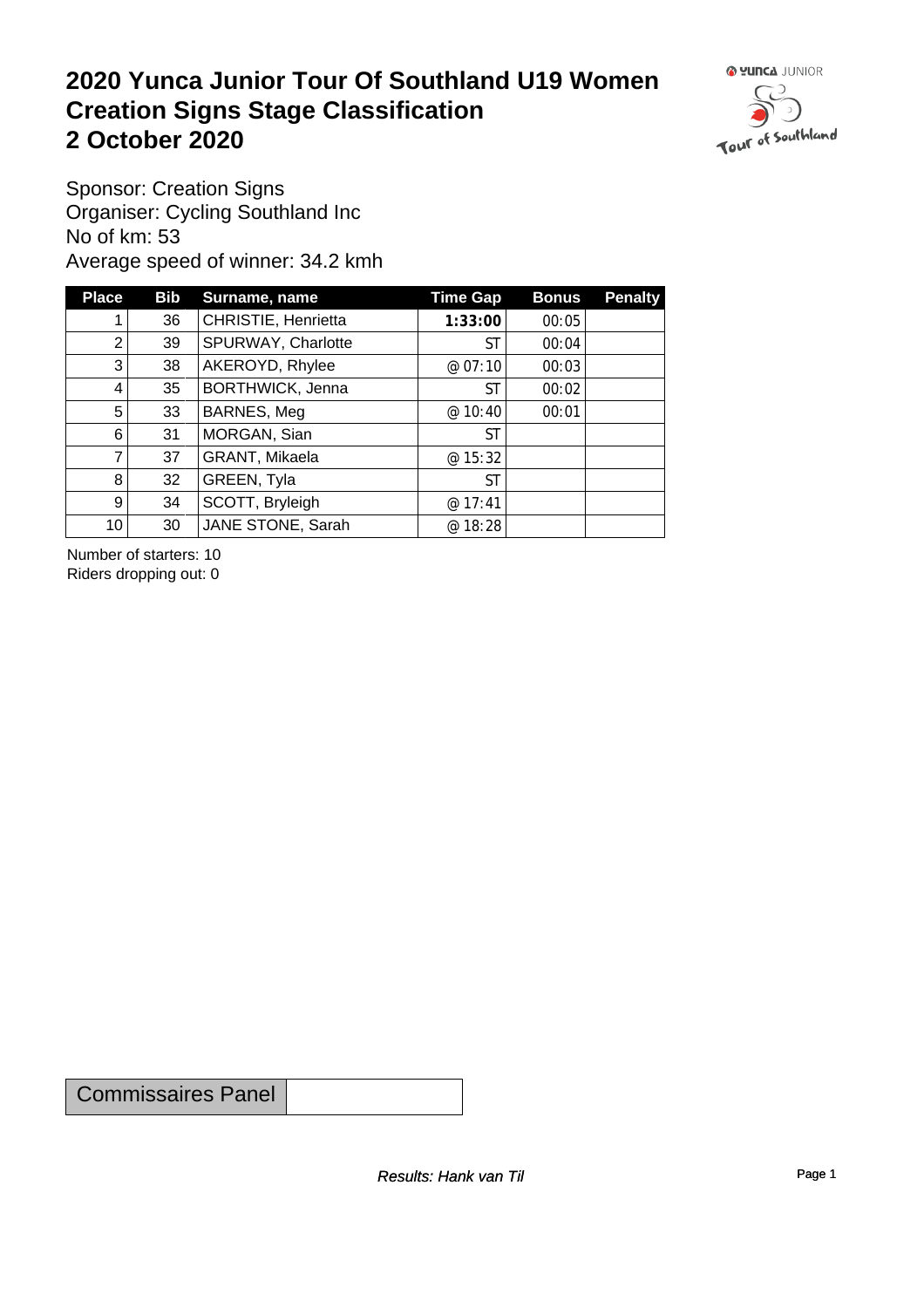#### **2020 Yunca Junior Tour Of Southland U19 Women General Classification (Stage 1)**<br>
2 October 2020 **2 October 2020**



Organiser: Cycling Southland Inc

| <b>Place</b> | Bib | Surname, name           | <b>Time Gap</b> |
|--------------|-----|-------------------------|-----------------|
|              | 36  | CHRISTIE, Henrietta     | 1:32:55         |
| 2            | 39  | SPURWAY, Charlotte      | @ 00:01         |
| 3            | 38  | AKEROYD, Rhylee         | @ 07:12         |
| 4            | 35  | <b>BORTHWICK, Jenna</b> | @07:13          |
| 5            | 33  | BARNES, Meg             | @ 10:44         |
| 6            | 31  | MORGAN, Sian            | @ 10:45         |
|              | 37  | GRANT, Mikaela          | @ 15:37         |
| 8            | 32  | GREEN, Tyla             | <b>ST</b>       |
| 9            | 34  | SCOTT, Bryleigh         | @17:46          |
| 10           | 30  | JANE STONE, Sarah       | @18:33          |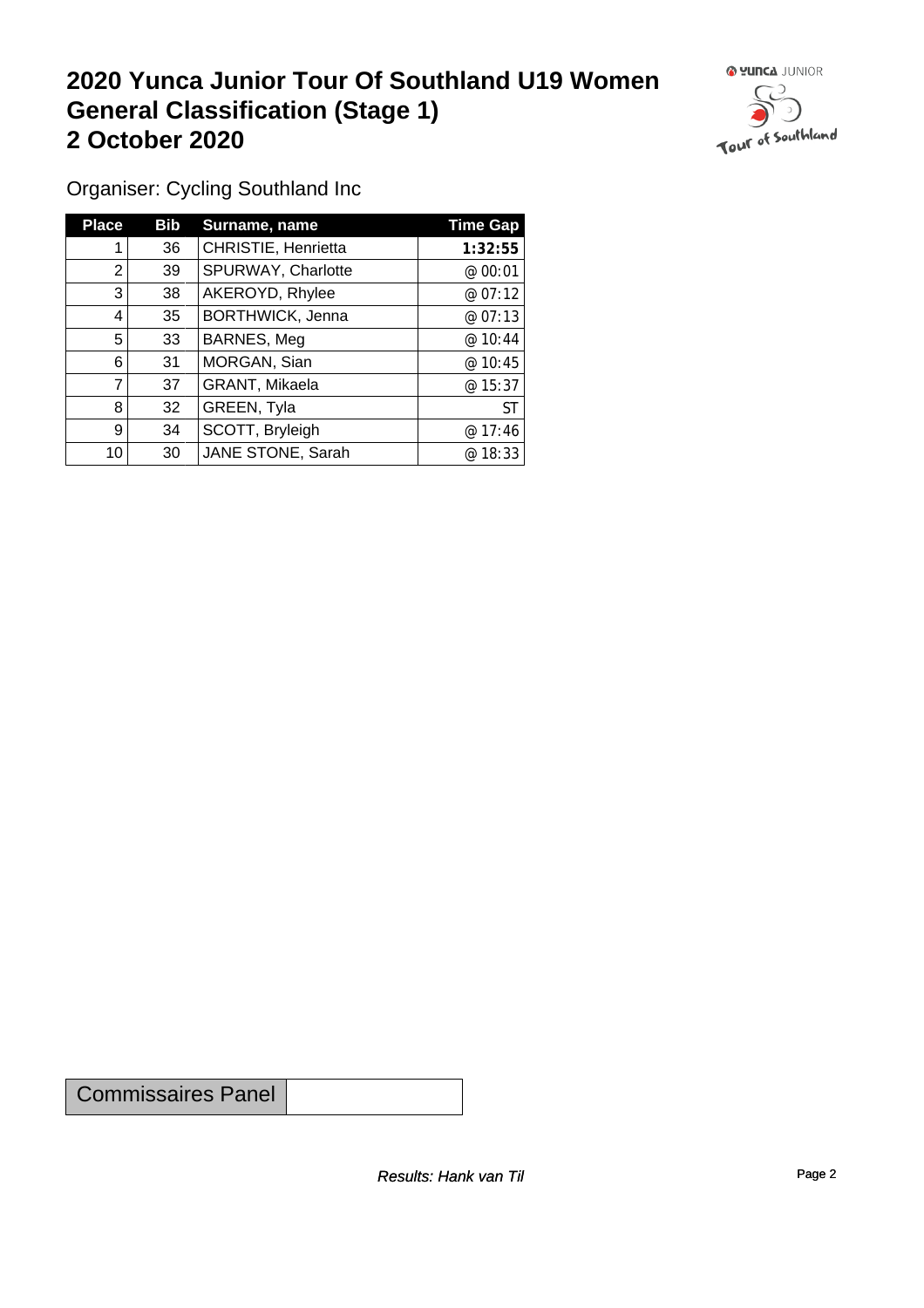## **2020 Yunca Junior Tour Of Southland U19 Women Sprint Classification (Stage 1) 2 October 2020**



Organiser: Cycling Southland Inc

| <b>Place</b> |                 | Bib Surname, name       | <b>Points</b> |
|--------------|-----------------|-------------------------|---------------|
|              | 38              | AKEROYD, Rhylee         |               |
|              | 35 <sup>1</sup> | <b>BORTHWICK, Jenna</b> |               |
|              | 36.             | CHRISTIE, Henrietta     |               |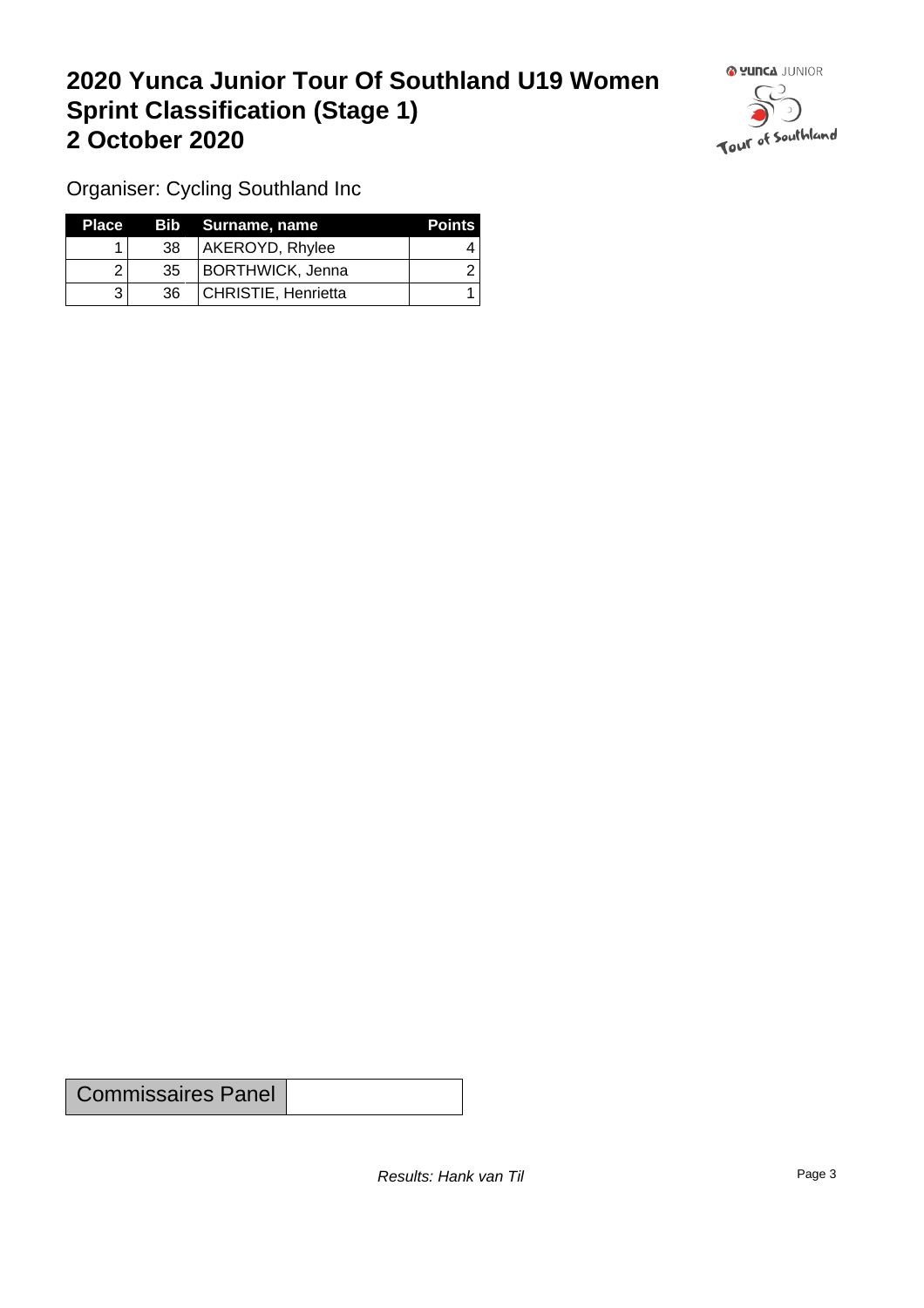## **2020 Yunca Junior Tour Of Southland U19 Women KOM Classification (Stage 1) 2 October 2020**



Organiser: Cycling Southland Inc

|    | Place Bib Surname, name | <b>Points</b> |
|----|-------------------------|---------------|
| 36 | CHRISTIE, Henrietta     |               |
| 39 | SPURWAY, Charlotte      |               |
| 38 | AKEROYD, Rhylee         |               |